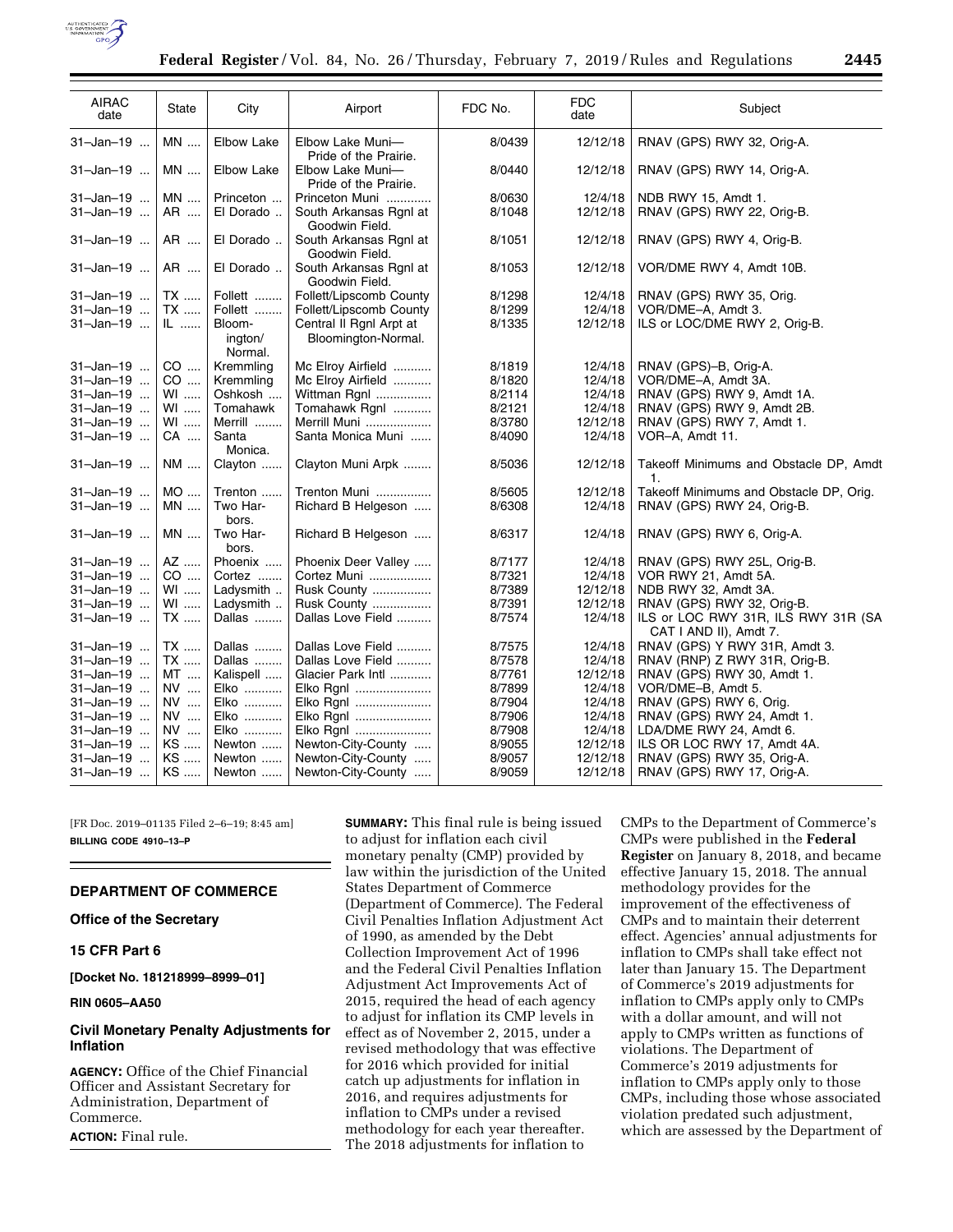Commerce after the effective date of the new CMP level.

**DATES:** This rule is effective March 1, 2019.

#### **FOR FURTHER INFORMATION CONTACT:**

Stephen M. Kunze, Deputy Chief Financial Officer and Director for Financial Management, Office of Financial Management, at (202) 482– 1207, Department of Commerce, 1401 Constitution Avenue NW, Room D200, Washington, DC 20230. The Department of Commerce's Civil Monetary Penalty Adjustments for Inflation are available for downloading from the Department of Commerce, Office of Financial Management's website at the following address: *[http://www.osec.doc.gov/ofm/](http://www.osec.doc.gov/ofm/OFM_Publications.html) OFM*\_*[Publications.html.](http://www.osec.doc.gov/ofm/OFM_Publications.html)* 

## **SUPPLEMENTARY INFORMATION:**

### **Background**

The Federal Civil Penalties Inflation Adjustment Act of 1990 (Pub. L. 101– 410; 28 U.S.C. 2461), as amended by the Debt Collection Improvement Act of 1996 (Pub. L. 104–134), provided for agencies' adjustments for inflation to CMPs to ensure that CMPs continue to maintain their deterrent value and that CMPs due to the Federal Government were properly accounted for and collected.

A CMP is defined as any penalty, fine, or other sanction that:

1. Is for a specific monetary amount as provided by Federal law, or has a maximum amount provided for by Federal law; and,

2. Is assessed or enforced by an agency pursuant to Federal law; and,

3. Is assessed or enforced pursuant to an administrative proceeding or a civil action in the Federal courts.

On November 2, 2015, the Federal Civil Penalties Inflation Adjustment Act Improvements Act of 2015 (Section 701 of Pub. L. 114–74) further amended the Federal Civil Penalties Inflation Adjustment Act of 1990 to improve the effectiveness of CMPs and to maintain their deterrent effect. This amendment (1) required agencies to adjust the CMP levels in effect as of November 2, 2015, with initial catch up adjustments for inflation through a final rulemaking to take effect no later than August 1, 2016; and (2) requires agencies to make subsequent annual adjustments for inflation to CMPs that shall take effect not later than January 15. The Department of Commerce's 2018 adjustments for inflation to CMPs were published in the **Federal Register** on January 8, 2018, and the new CMP levels became effective January 15, 2018.

The Department of Commerce's 2019 adjustments for inflation to CMPs apply only to CMPs with a dollar amount, and will not apply to CMPs written as functions of violations. These 2019 adjustments for inflation to CMPs apply only to those CMPs, including those whose associated violation predated such adjustment, which are assessed by the Department of Commerce after the effective date of the new CMP level.

This regulation adjusts for inflation CMPs that are provided by law within the jurisdiction of the Department of Commerce. The actual CMP assessed for a particular violation is dependent upon a variety of factors. For example, the National Oceanic and Atmospheric Administration's (NOAA) Policy for the Assessment of Civil Administrative Penalties and Permit Sanctions (Penalty Policy), a compilation of NOAA internal guidelines that are used when assessing CMPs for violations for most of the statutes NOAA enforces, will be interpreted in a manner consistent with this regulation to maintain the deterrent effect of the CMPs. The CMP ranges in the Penalty Policy are intended to aid enforcement attorneys in determining the appropriate CMP to assess for a particular violation. The Penalty Policy is maintained and made available to the public on NOAA's Office of the General Counsel, Enforcement Section website at: *[http://www.gc.noaa.gov/enforce](http://www.gc.noaa.gov/enforce-office.html)[office.html.](http://www.gc.noaa.gov/enforce-office.html)* 

The Department of Commerce's 2019 adjustments for inflation to CMPs set forth in this regulation were determined pursuant to the methodology prescribed by the Federal Civil Penalties Inflation Adjustment Act Improvements Act of 2015, which requires the maximum CMP, or the minimum and maximum CMP, as applicable, to be increased by the cost-of-living adjustment. The term ''cost-of-living adjustment'' is defined by the Federal Civil Penalties Inflation Adjustment Act Improvements Act of 2015. For the 2019 adjustments for inflation to CMPs, the cost-of-living adjustment is the percentage for each CMP by which the Consumer Price Index for the month of October 2018 exceeds the Consumer Price Index for the month of October 2017.

#### **Classification**

Pursuant to 5 U.S.C. 553(b)B, there is good cause to issue this rule without prior public notice or opportunity for public comment because it would be impracticable and unnecessary. The Federal Civil Penalties Inflation Adjustment Act Improvements Act of 2015 (Section 701(b)) requires agencies to make annual adjustments for inflation to CMPs notwithstanding section 553 of

title 5, United States Code. Additionally, the methodology used for adjusting CMPs for inflation is given by statute, with no discretion provided to agencies regarding the substance of the adjustments for inflation to CMPs. The Department of Commerce is charged only with performing ministerial computations to determine the dollar amounts of adjustments for inflation to CMPs. Accordingly, prior public notice and an opportunity for public comment are not required for this rule.

#### **Paperwork Reduction Act**

The provisions of the Paperwork Reduction Act of 1995, Public Law 104– 13, 44 U.S.C. Chapter 35, and its implementing regulations, 5 CFR part 1320, do not apply to this rule because there are no new or revised recordkeeping or reporting requirements.

#### **Regulatory Analysis**

E.O. 12866, Regulatory Review This rule is not a significant regulatory action as that term is defined in Executive Order 12866.

#### *Regulatory Flexibility Act*

Because notice of proposed rulemaking and opportunity for comment are not required pursuant to 5 U.S.C. 553, or any other law, the analytical requirements of the Regulatory Flexibility act (5 U.S.C. 601, *et seq.*) are inapplicable. Therefore, a regulatory flexibility analysis is not required and has not been prepared.

### **List of Subjects in 15 CFR Part 6**

Civil monetary penalties, Law enforcement.

Dated: December 21, 2018.

### **Stephen M. Kunze,**

*Deputy Chief Financial Officer and Director for Financial Management, Department of Commerce.* 

### **Authority and Issuance**

■ For the reasons stated in the preamble, the Department of Commerce revises 15 CFR part 6 to read as follows:

## **PART 6—CIVIL MONETARY PENALTY ADJUSTMENTS FOR INFLATION**

Sec.

- 6.1 Definitions.
- 6.2 Purpose and scope.
- 6.3 Adjustments for inflation to civil monetary penalties.
- 6.4 Effective date of adjustments for inflation to civil monetary penalties.
- 6.5 Subsequent annual adjustments for inflation to civil monetary penalties.

**Authority:** Pub. L. 101–410, 104 Stat. 890 (28 U.S.C. 2461 note); Pub. L. 104–134, 110 Stat. 1321 (31 U.S.C. 3701 note); Sec. 701 of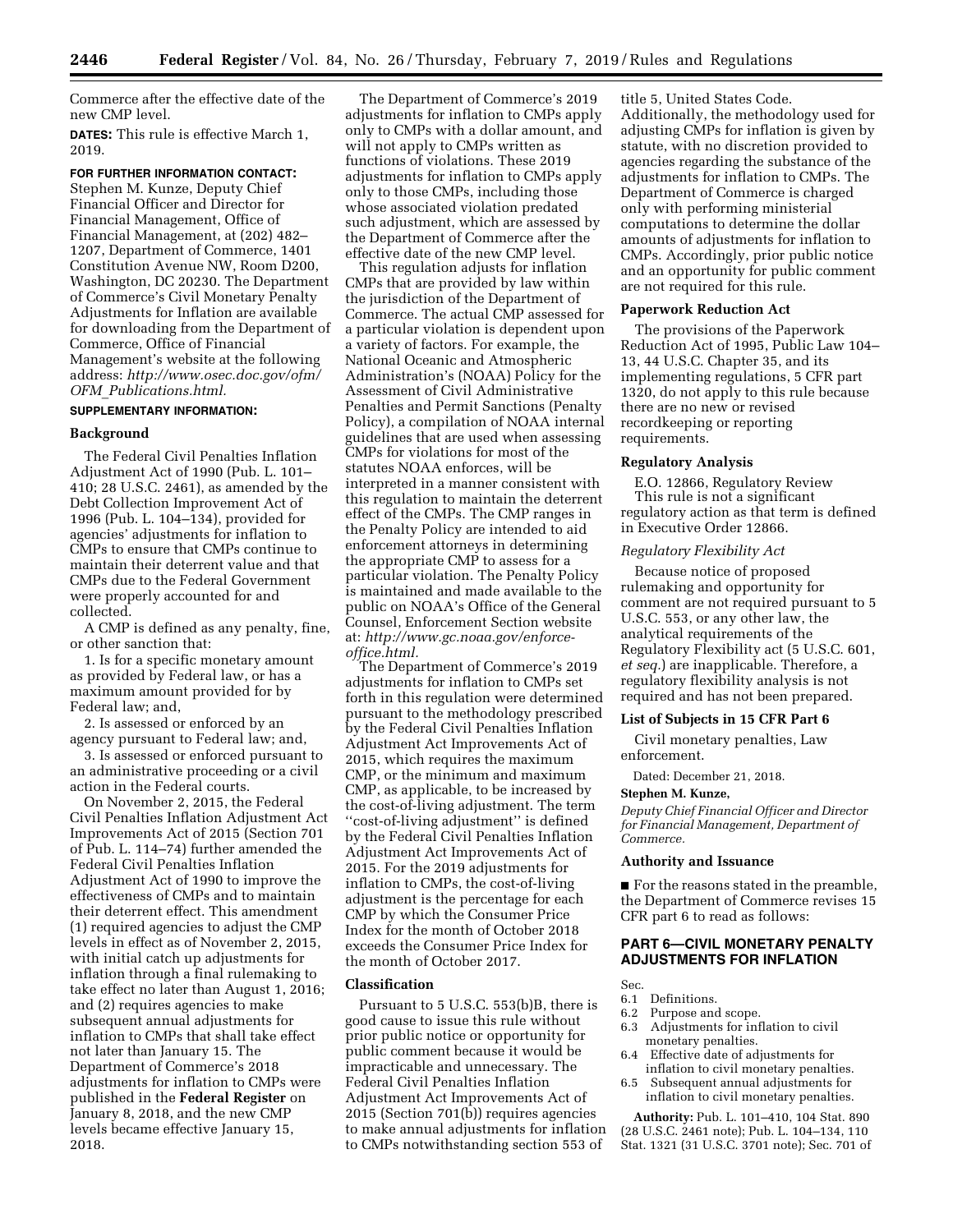Pub. L. 114–74, 129 Stat. 599 (28 U.S.C. 1 note; 28 U.S.C. 2461 note).

#### **§ 6.1 Definitions.**

(a) The *Department of Commerce*  means the United States Department of Commerce.

(b) *Civil Monetary Penalty* means any penalty, fine, or other sanction that:

(1) Is for a specific monetary amount as provided by Federal law, or has a maximum amount provided for by Federal law; and

(2) Is assessed or enforced by an agency pursuant to Federal law; and

(3) Is assessed or enforced pursuant to an administrative proceeding or a civil action in the Federal courts.

### **§ 6.2 Purpose and scope.**

The purpose of this part is to make adjustments for inflation to civil monetary penalties, as required by the Federal Civil Penalties Inflation Adjustment Act of 1990 (Pub. L. 101– 410; 28 U.S.C. 2461), as amended by the Debt Collection Improvement Act of 1996 (Pub. L. 104–134) and the Federal Civil Penalties Inflation Adjustment Act Improvements Act of 2015 (Section 701 of Pub. L. 114–74), of each civil monetary penalty provided by law within the jurisdiction of the United States Department of Commerce (Department of Commerce).

### **§ 6.3 Adjustments for inflation to civil monetary penalties.**

The civil monetary penalties provided by law within the jurisdiction of the Department of Commerce, as set forth in paragraphs (a) through (f) of this section, are hereby adjusted for inflation in 2019 in accordance with the Federal Civil Penalties Inflation Adjustment Act of 1990, as amended, from the amounts of such civil monetary penalties that were in effect as of January 15, 2018, to the amounts of such civil monetary penalties, as thus adjusted. The year stated in parenthesis represents the year that the civil monetary penalty was last set by law or adjusted by law (excluding adjustments for inflation).

(a) *United States Department of Commerce.* (1) 31 U.S.C. 3802(a)(1), Program Fraud Civil Remedies Act of 1986 (1986), violation, maximum from \$11,181 to \$11,463.

(2) 31 U.S.C. 3802(a)(2), Program Fraud Civil Remedies Act of 1986 (1986), violation, maximum from \$11,181 to \$11,463.

(3) 31 U.S.C. 3729(a)(1)(G), False Claims Act (1986); violation, minimum from \$11,181 to \$11,463; maximum from \$22,363 to \$22,927.

(b) *Bureau of Industry and Security.*  (1) 15 U.S.C. 5408(b)(1), Fastener

Quality Act (1990), violation, maximum from \$46,192 to \$47,357.

(2) 22 U.S.C. 6761(a)(1)(A), Chemical Weapons Convention Implementation Act (1998), violation, maximum from \$37,601 to \$38,549.

(3) 22 U.S.C. 6761(a)(l)(B), Chemical Weapons Convention Implementation Act (1998), violation, maximum from \$7,520 to \$7,710.

(4) 50 U.S.C. 1705(b), International Emergency Economic Powers Act (2007), violation, maximum from \$295,141 to \$302,584.

(5) 22 U.S.C. 8142(a), United States Additional Protocol Implementation Act (2006), violation, maximum from \$30,557 to \$31,328.

(6) 50 U.S.C. 4819, Export Controls Act of 2018 (2018), (new penalty), violation, maximum \$300,000.

(c) *Census Bureau.* (1) 13 U.S.C. 304, Collection of Foreign Trade Statistics (2002), each day's delinquency of a violation; total of not to exceed maximum violation, from \$1,360 to \$1,394; maximum per violation, from \$13,605 to \$13,948.

(2) 13 U.S.C. 305(b), Collection of Foreign Trade Statistics (2002), violation, maximum from \$13,605 to \$13,948.

(d) *Economics and Statistics Administration.* (1) 22 U.S.C. 3105(a), International Investment and Trade in Services Act (1990); failure to furnish information, minimum from \$4,619 to \$4,735; maximum from \$46,192 to \$47,357.

(e) *International Trade Administration.* (1) 19 U.S.C. 81s, Foreign Trade Zone (1934), violation, maximum from \$2,852 to \$2,924.

(2) 19 U.S.C. 1677f(f)(4), U.S.-Canada FTA Protective Order (1988), violation, maximum from \$205,211 to \$210,386.

(f) *National Oceanic and Atmospheric Administration.* (1) 51 U.S.C. 60123(a), Land Remote Sensing Policy Act of 2010 (2010), violation, maximum from \$11,278 to \$11,562.

(2) 51 U.S.C. 60148(c), Land Remote Sensing Policy Act of 2010 (2010), violation, maximum from \$11,278 to \$11,562.

(3) 16 U.S.C. 773f(a), Northern Pacific Halibut Act of 1982 (2007), violation, maximum from \$236,114 to \$242,069.

(4) 16 U.S.C. 783, Sponge Act (1914), violation, maximum from \$1,686 to \$1,729.

(5) 16 U.S.C. 957(d), (e), and (f), Tuna Conventions Act of 1950 (1962):

(i) Violation of 16 U.S.C. 957(a), maximum from \$84,264 to \$86,389.

(ii) Subsequent violation of 16 U.S.C. 957(a), maximum from \$181,493 to \$186,070.

(iii) Violation of 16 U.S.C. 957(b), maximum from \$2,852 to \$2,924.

(iv) Subsequent violation of 16 U.S.C. 957(b), maximum from \$16,853 to \$17,278.

(v) Violation of 16 U.S.C. 957(c), maximum from \$362,986 to \$372,141. (6) 16 U.S.C. 957(i), Tuna

Conventions Act of 1950.<sup>1</sup> violation. maximum from \$184,767 to \$189,427.

(7) 16 U.S.C. 959, Tuna Conventions Act of 1950,<sup>2</sup> violation, maximum from \$184,767 to \$189,427.

(8) 16 U.S.C. 971f(a), Atlantic Tunas Convention Act of 1975,<sup>3</sup> violation, maximum from \$184,767 to \$189,427.

(9) 16 U.S.C. 973f(a), South Pacific Tuna Act of 1988 (1988), violation, maximum from \$513,026 to \$525,965.

(10) 16 U.S.C. 1174(b), Fur Seal Act Amendments of 1983 (1983), violation, maximum from \$24,421 to 25,037.

(11) 16 U.S.C. 1375(a)(1), Marine Mammal Protection Act of 1972 (1972), violation, maximum from \$28,520 to \$29,239.

(12) 16 U.S.C. 1385(e), Dolphin Protection Consumer Information Act,4 violation, maximum from \$184,767 to \$189,427.

(13) 16 U.S.C. 1437(d)(1), National Marine Sanctuaries Act (1992), violation, maximum from \$173,951 to \$178,338.

(14) 16 U.S.C. 1540(a)(1), Endangered Species Act of 1973:

(i) Violation as specified (1988), maximum from \$51,302 to \$52,596.

(ii) Violation as specified (1988), maximum from \$24,625 to \$25,246.

(iii) Otherwise violation (1978), maximum from \$1,686 to \$1,729.

(15) 16 U.S.C. 1858(a), Magnuson-Stevens Fishery Conservation and Management Act (1990), violation, maximum from \$184,767 to \$189,427.

(16) 16 U.S.C. 2437(a), Antarctic Marine Living Resources Convention Act of 1984,5 violation, maximum from \$184,767 to \$189,427.

(17) 16 U.S.C. 2465(a), Antarctic Protection Act of 1990,<sup>6</sup> violation, maximum from \$184,767 to \$189,427.

(18) 16 U.S.C. 3373(a), Lacey Act Amendments of 1981 (1981):

(i) 16 U.S.C. 3373(a)(1), violation, maximum from \$26,409 to \$27,075.

(ii) 16 U.S.C. 3373(a)(2), violation, maximum from \$660 to \$677.

1This National Oceanic and Atmospheric Administration maximum civil monetary penalty, as prescribed by law, is the maximum civil penalty per 16 U.S.C. 1858(a), Magnuson-Stevens Fishery Conservation and Management Act civil monetary penalty (item (15)).

- 2See footnote 1.
- 3See footnote 1.
- 4See footnote 1.
- 5See footnote 1.
- 6See footnote 1.